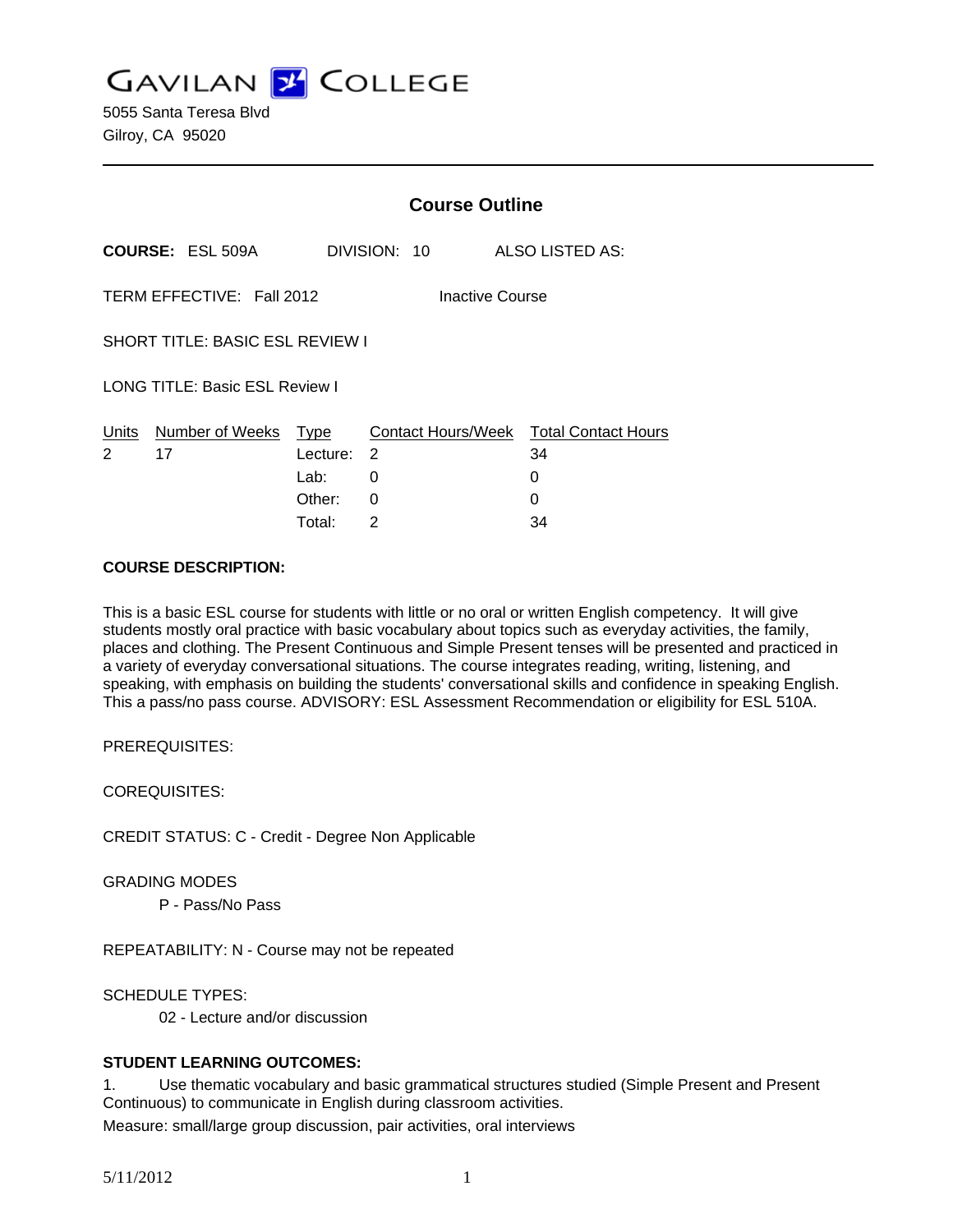ILO: 1,2,4

2. Ask and answer simple questions about issues that affect their daily lives (personal information, numbers, time, shopping) using the Simple Present and the Present Continuous verb tenses.

Measure: small/large group discussion, pair activities, oral interviews

ILO: 1,2,4

3. Discuss ideas presented in short, easy paragraphs about a variety of themes important to their daily lives.

Measure: small/large group discussion, pair activities

ILO: 1,2, 4

# **CONTENT, STUDENT PERFORMANCE OBJECTIVES, OUT-OF-CLASS ASSIGNMENTS**

Inactive Course: 02/27/2012

2 Hours

CONTENT - Course requirements, Greetings, and the Alphabet.

STUDENT PERFORMANCE OBJECTIVES - Students will be able to greet and introduce themselves to their classmates, recite the alphabet, and spell their names.

OUT-OF-CLASS ASSIGNMENTS - Practice reciting the alphabet and spelling their names.

4 Hours

CONTENT - Personal Information and Numbers 0-9.

STUDENT PERFORMANCE OBJECTIVES - Students will be able to ask for and answer questions about personal information such as name, address, phone number, and nationality using the Simple Present of "to be".

OUT-OF-CLASS ASSIGNMENTS - Review material covered in the text and complete assigned writing activities.

4 Hours

CONTENT - Classroom.

STUDENT PERFORMANCE OBJECTIVES - Students will learn vocabulary related to the topic of the Classroom. Students will be able to describe the location of objects in the classroom and give classroom commands. Prepositions of place such as in, on, under, next to will be introduced. The Simple Present of "to be" will be explained.

OUT-OF-CLASS ASSIGNMENTS - Review material covered in the text and complete assigned writing activities.

4 Hours

CONTENT - Family and Numbers 10-100.

STUDENT PERFORMANCE OBJECTIVES - Students will learn vocabulary related to the topic of the Family. They will be able to describe their families and ask others about their families. The Simple Present form of "have" will be introduced. Possessive nouns and adjectives and the Numbers 10-100 will also be introduced.

OUT-OF-CLASS ASSIGNMENTS - Review material covered in the text and complete assigned writing activities.

4 Hours

CONTENT - Home.

STUDENT PERFORMANCE OBJECTIVES - Students will learn vocabulary related to the topic of the Home. They will be able to describe the Rooms and Furniture in their homes and ask others about their homes. "There is/are" and the Simple Present form of "live" and "need" will be introduced. Rules for changing

singular nouns into their plural forms may also be reviewed.

OUT-OF-CLASS ASSIGNMENTS - Review material covered in the text and complete assigned writing activities.

4 Hours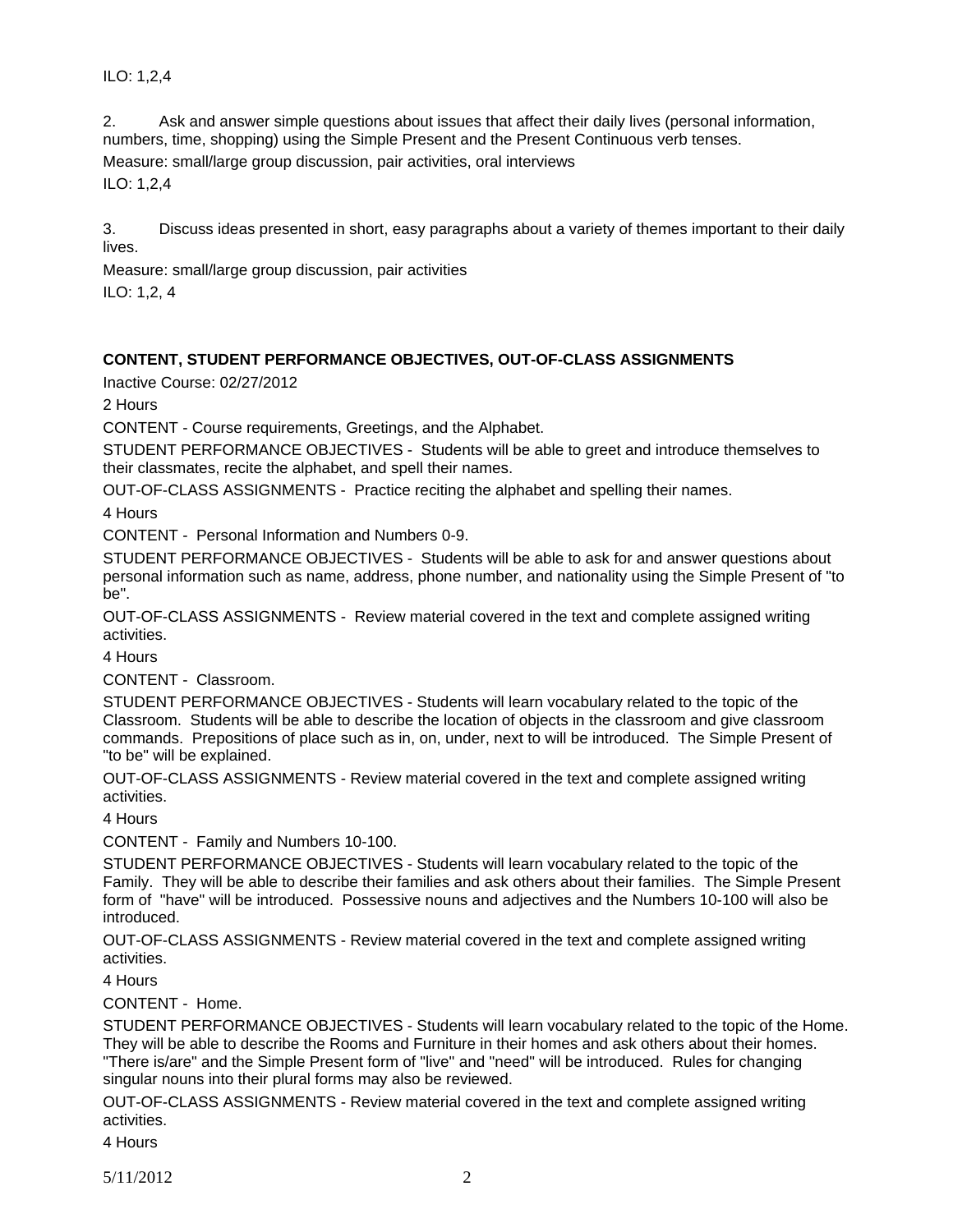CONTENT - Calendar and Time.

STUDENT PERFORMANCE OBJECTIVES - Students will learn vocabulary related to the topics of the Calendar and Time. They will be able to ask for and say the date and time, and they will be able to describe the activities they do at different hours on different days. Students will learn to use the Simple Present to describe their daily activities at home or in the community. Numbers will be reviewed and Ordinal Numbers may be introduced.

OUT-OF-CLASS ASSIGNMENTS - Review material covered in the text and complete assigned writing activities.

4 Hours

CONTENT - Shopping and Clothing.

STUDENT PERFORMANCE OBJECTIVES - Students will learn vocabulary related to the topics of Shopping and Clothing. They will be able to identify, describe, and ask questions about the colors, prices, and sizes of different pieces of clothing. The Present Continuous will be introduced to describe what students are wearing. Students may also use the Simple Present to describe the clothing they wear for different kinds of activities. Students will also practice numbers and money.

OUT-OF-CLASS ASSIGNMENTS - Review material covered in the text and complete assigned writing activities.

4 Hours

CONTENT - Food.

STUDENT PERFORMANCE OBJECTIVES - Students will learn vocabulary related to the topic of Food. They will be able to name foods and drinks, identify food containers and quantities, and order food in a restaurant. They will also be able to express likes and dislikes in regard to food. Adverbs of Frequency such as always, sometimes, and never may be introduced.

OUT-OF-CLASS ASSIGNMENTS - Review material covered in the text and complete assigned writing activities.

4 Hours

CONTENT - Weather.

STUDENT PERFORMANCE OBJECTIVES - Students will learn vocabulary related to the topic of Weather. They will be able to comment on and ask questions about the weather, temperature, and seasons, and they will be able to tell about different activities they are participating in. Students will learn to use daily activity verbs in the Present Continuous. Numbers will be reviewed.

OUT-OF-CLASS ASSIGNMENTS - Review material covered in the text and complete assigned writing activities.

2 Hours

CONTENT - The topics and grammatical strucutres covered in the course will be reviewed to prepare students for the final exam.

STUDENT PERFORMANCE OBJECTIVES - Students will be able to carry on short conversations, perform dialogs and role plays, and answer oral questions using the Present Continuous and Simple Present and thematic vocabulary introduced during the course.

OUT-OF-CLASS ASSIGNMENTS - Review material covered during the course, and study for the written and oral final exam.

2 Hours

Final Exam

# **METHODS OF INSTRUCTION:**

Students are taught in the English language through a variety of activities that include: conversations, role plays, dialogs, reading, writing practice, and dictation. All activities are based on thematic topics of immediate use for basic-level students who need to get basic communicative competence in English. Some methods may include: Total Physical Response, the Natural Approach, the Communicative Approach, Cooperative Learning, and Experiential Learning.

# **METHODS OF EVALUATION:**

CATEGORY 1 - The types of writing assignments required: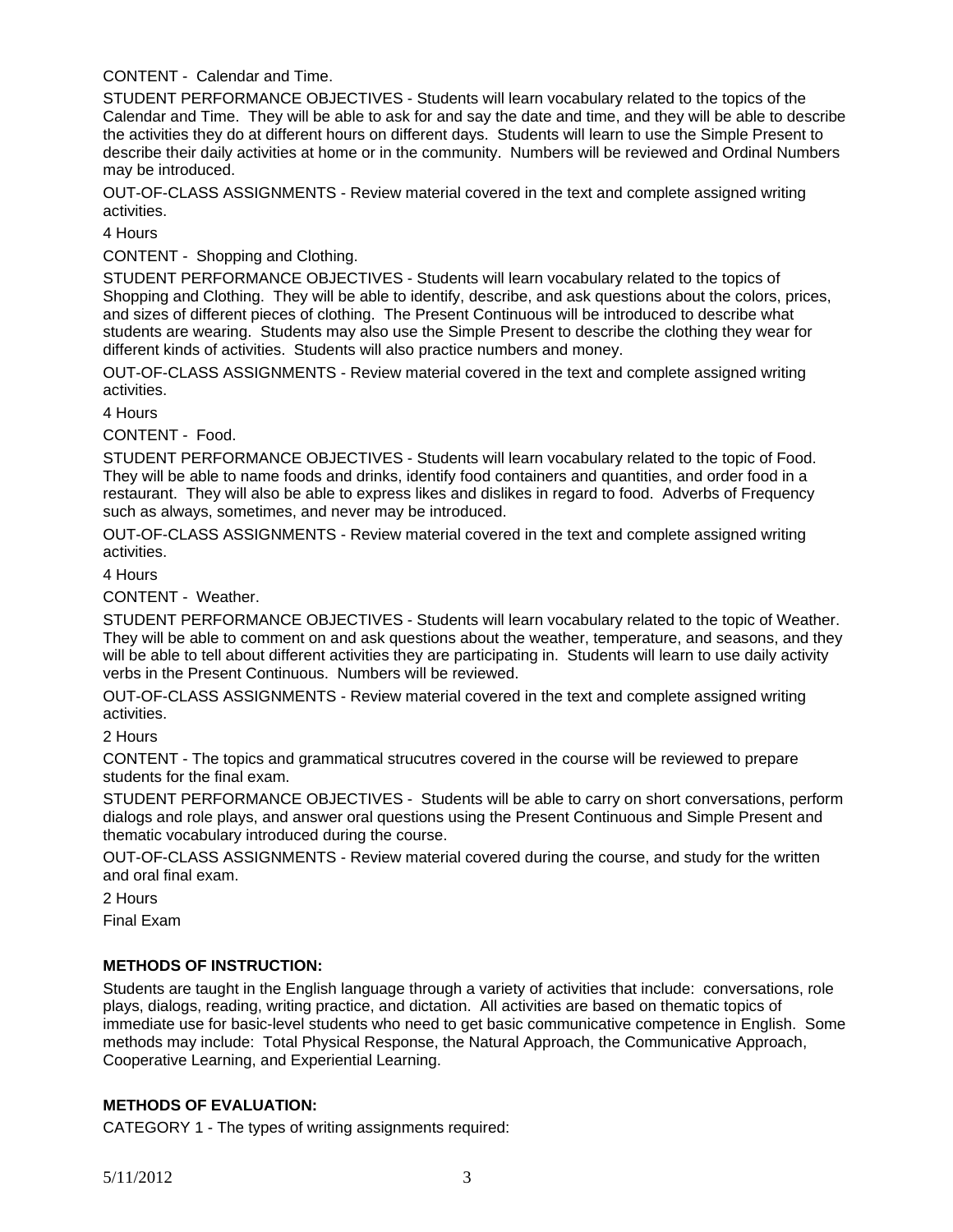Percent range of total grade: 10 % to 20 % Written Homework

CATEGORY 2 - The problem-solving assignments required: Percent range of total grade: 40 % to 60 % Homework Problems Quizzes Exams Other: Oral Evaluations

CATEGORY 3 - The types of skill demonstrations required: n/a CATEGORY 4 - The types of objective examinations used in the course: Percent range of total grade: 30 % to 40 % Multiple Choice True/False Matching Items Completion

### **REPRESENTATIVE TEXTBOOKS:**

Recommended: Fesler, Susan H. and Christy M. Newman, "Taking Off: Beginning English", McGraw Hill, 2008 ISBN: 978-0-07-338458-0 Reading level of text: Low Beginning grade Verified by: Nicole Cisneros Other textbooks or materials to be purchased by the student: Molinsky and Bliss. Word by Word Picture Dictionary (2nd Edition), Prentice Hall Regents, 2005, or other appropriate college level text.

#### **ARTICULATION and CERTIFICATE INFORMATION**

 Associate Degree: CSU GE: IGETC: CSU TRANSFER: Not Transferable UC TRANSFER: Not Transferable

### **SUPPLEMENTAL DATA:**

Basic Skills: B Classification: B Noncredit Category: Y Cooperative Education: Program Status: 2 Stand-alone Special Class Status: N